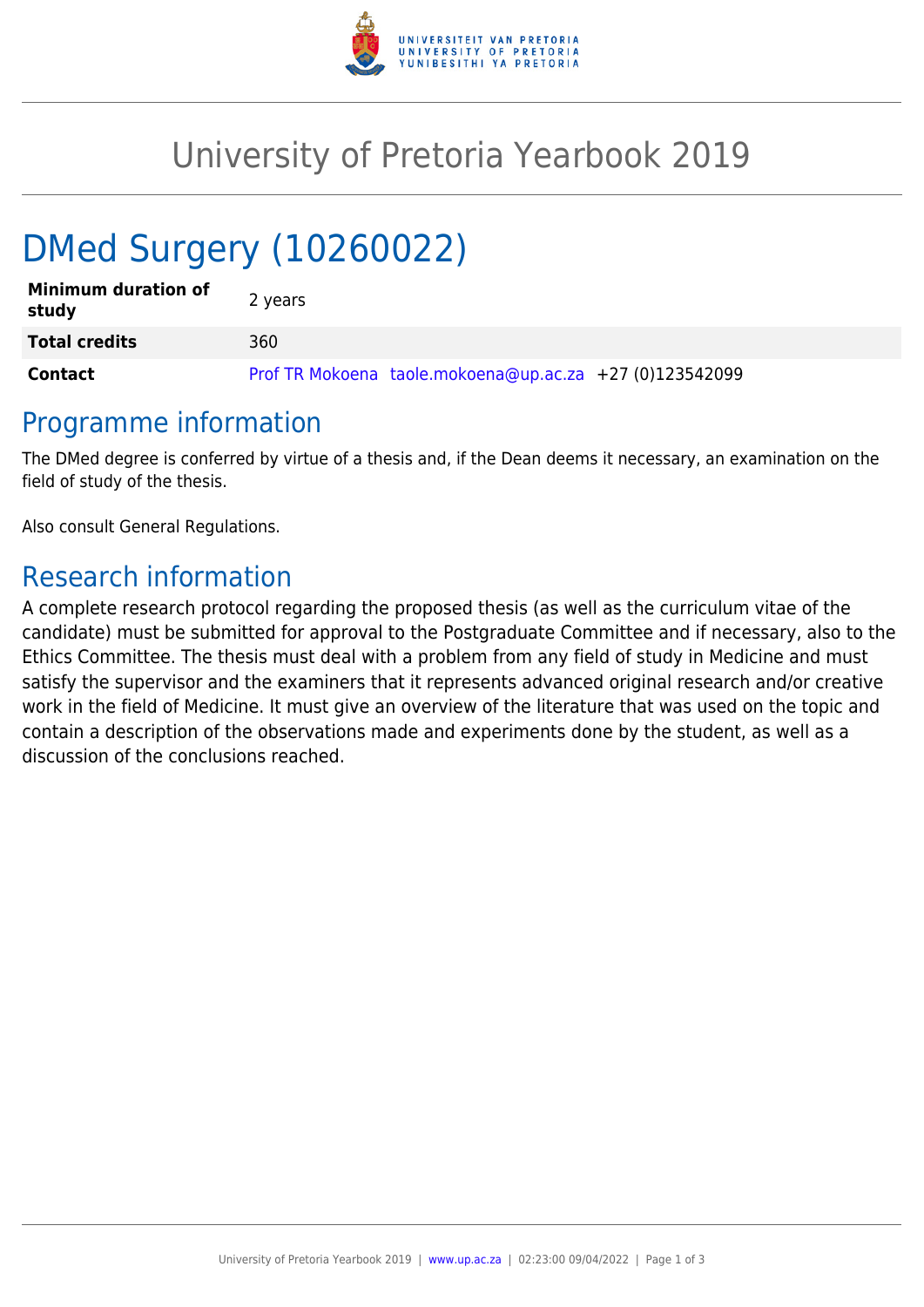

## Curriculum: Year 1

**Minimum credits: 360**

#### **Core modules**

[Thesis: Surgery 991](https://www.up.ac.za/faculty-of-education/yearbooks/2019/modules/view/CHR 991) (CHR 991) - Credits: 480.00